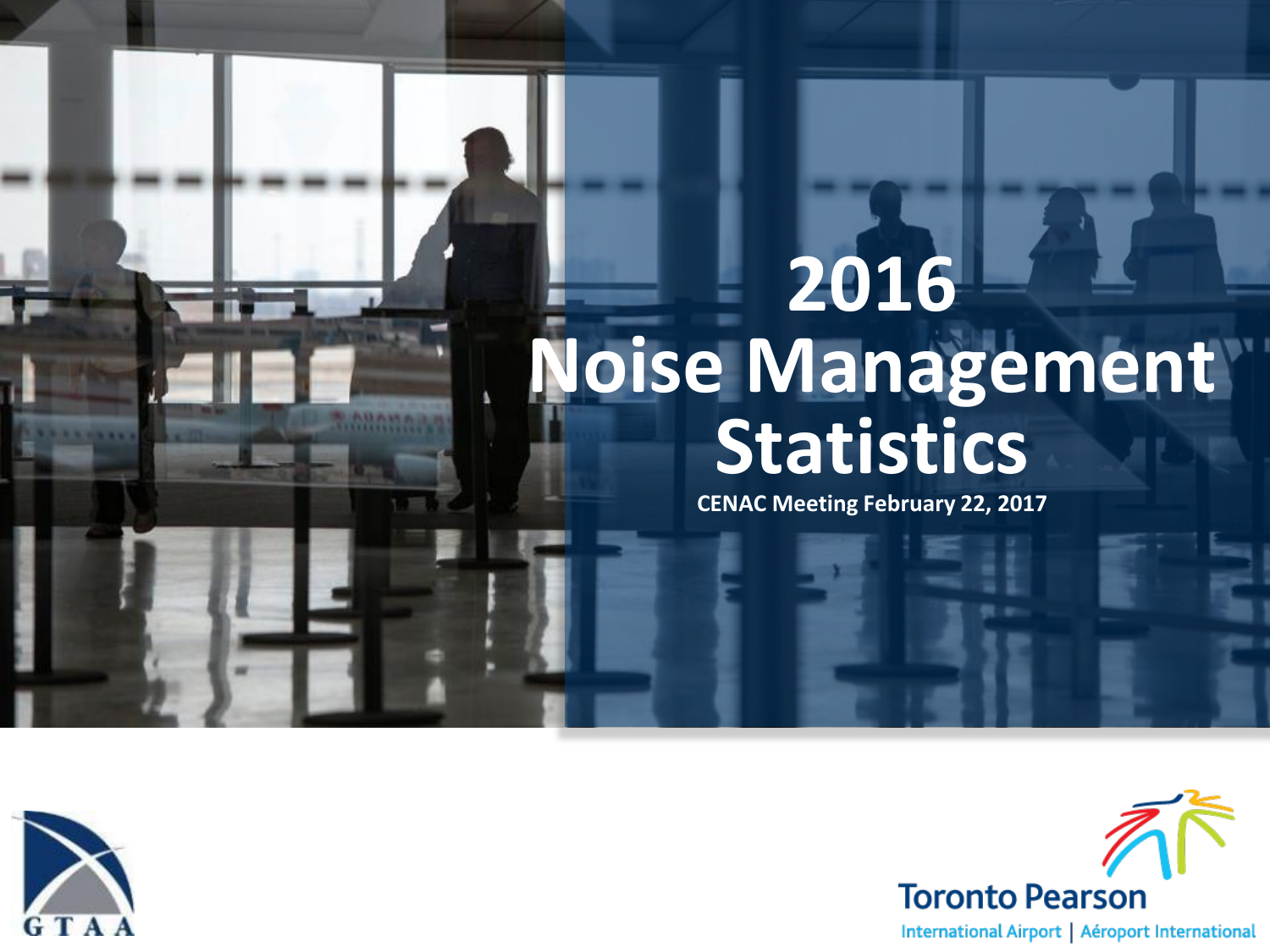### **Complaints & Callers**

#### **2016 Complaints and Callers (By Month)**

| <b>MONTH</b> | <b>COMPLAINTS</b> | <b>CALLERS</b> |
|--------------|-------------------|----------------|
| January      | 4,163             | 99             |
| February     | 5,232             | 96             |
| March        | 4,845             | 137            |
| April        | 4,431             | 145            |
| May          | 4,972             | 168            |
| June         | 3,846             | 195            |
| July         | 6,326             | 159            |
| August       | 5,248             | 200            |
| September    | 4,176             | 202            |
| October      | 2,866             | 162            |
| November     | 3,207             | 135            |
| December     | 3,823             | 102            |



- **Complaints increased by 116.5%**
- Number of callers increased by 0.3%
- Although the number of callers are similar, over 500 of the 2016 callers did not call in 2015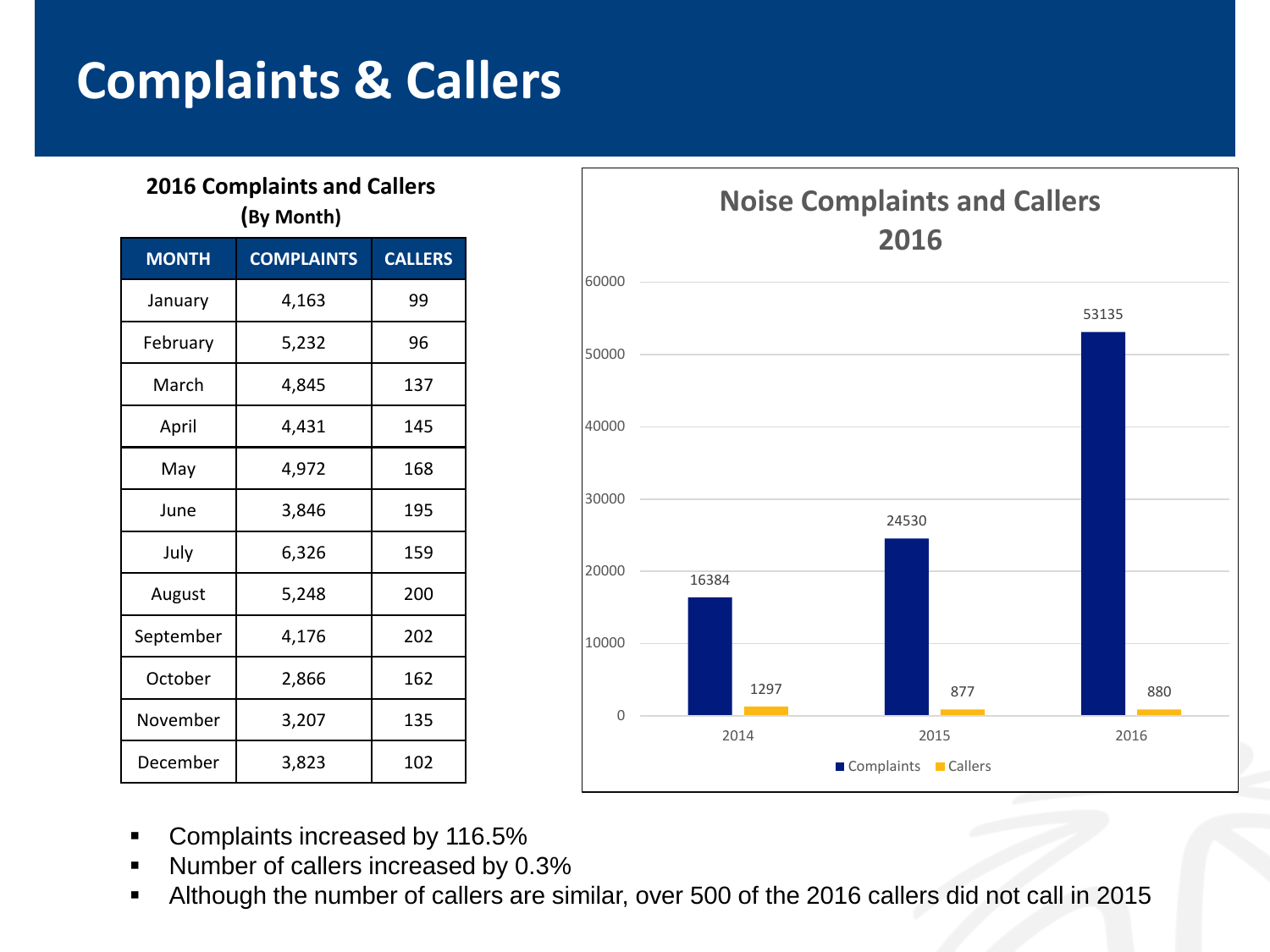### **Complaints & Callers (2016 - By Federal Riding)**

| <b>Federal Riding</b>    | <b>Complaints</b> | <b>Callers</b> |
|--------------------------|-------------------|----------------|
| <b>Beaches-East York</b> | 119               | $\overline{2}$ |
| Bramalea - Gore - Malton | $\mathbf{1}$      | $\mathbf{1}$   |
| <b>Brampton Centre</b>   | 437               | 38             |
| <b>Brampton East</b>     | 30                | 10             |
| <b>Brampton North</b>    | 12                | $\overline{7}$ |
| <b>Brampton South</b>    | 58                | 23             |
| <b>Brampton West</b>     | $\overline{2}$    | $\overline{2}$ |
| Burlington               | $\mathbf{1}$      | $\mathbf{1}$   |
| Davenport                | 39                | 4              |
| Don Valley East          | 5086              | 17             |
| Don Valley North         | 6                 | 3              |
| Don Valley West          | 2276              | 47             |
| Dufferin-Caledon         | 41                | 3              |
| Eglinton-Lawrence        | 260               | 19             |
| Etobicoke - Lakeshore    | 266               | 48             |
| <b>Etobicoke Centre</b>  | 2918              | 109            |
| <b>Etobicoke North</b>   | 2643              | 32             |
| Humber River-Black Creek | 89                | 48             |
| King-Vaughan             | 92                | 18             |
| Markham-Stouffville      | 858               | 2              |
| Markham-Thornhill        | 8                 | 4              |
| Markham-Unionville       | 9                 | 4              |

| <b>Federal Riding</b>       | <b>Complaints</b> | <b>Callers</b>          |
|-----------------------------|-------------------|-------------------------|
| Mississauga Centre          | 5                 | 4                       |
| Mississauga East-Cooksville | 198               | 37                      |
| Mississauga-Bram. South     | 1                 | 1                       |
| Mississauga-Erin Mills      | 40                | 13                      |
| Mississauga-Lakeshore       | 69                | 13                      |
| Mississauga-Malton          | 270               | 33                      |
| Mississauga-Streetsville    | 891               | 44                      |
| Oakville                    | 2610              | 67                      |
| Oakville North-Burlington   | 11606             | 88                      |
| Parkdale-High park          | 14756             | 35                      |
| <b>Richmond Hill</b>        | 2                 | $\overline{\mathbf{c}}$ |
| Scarborough Centre          | 6                 | $\overline{2}$          |
| Scarborough-Agincourt       | $\mathbf{1}$      | $\overline{1}$          |
| Scarborough-Guildwood       | $\overline{2}$    | $\overline{2}$          |
| Scarborough-Rouge Park      | 639               | $\overline{1}$          |
| Spadina-Fort York           | $\mathbf{1}$      | $\overline{1}$          |
| Thornhill                   | 12                | 10                      |
| Toronto-Danforth            | 3                 | 3                       |
| Toronto-St.Paul's           | 991               | 19                      |
| University-Rosedale         | 6                 | 4                       |
| Vaughan-Woodbridge          | 207               | 9                       |
| Wellington-Halton Hills     | 5431              | 23                      |
| Willowdale                  | 73                | 10                      |
| <b>York Centre</b>          | 16                | 6                       |
| York South-Weston           | 3                 | 3                       |
| <b>Grand Total</b>          | 53135             | 880                     |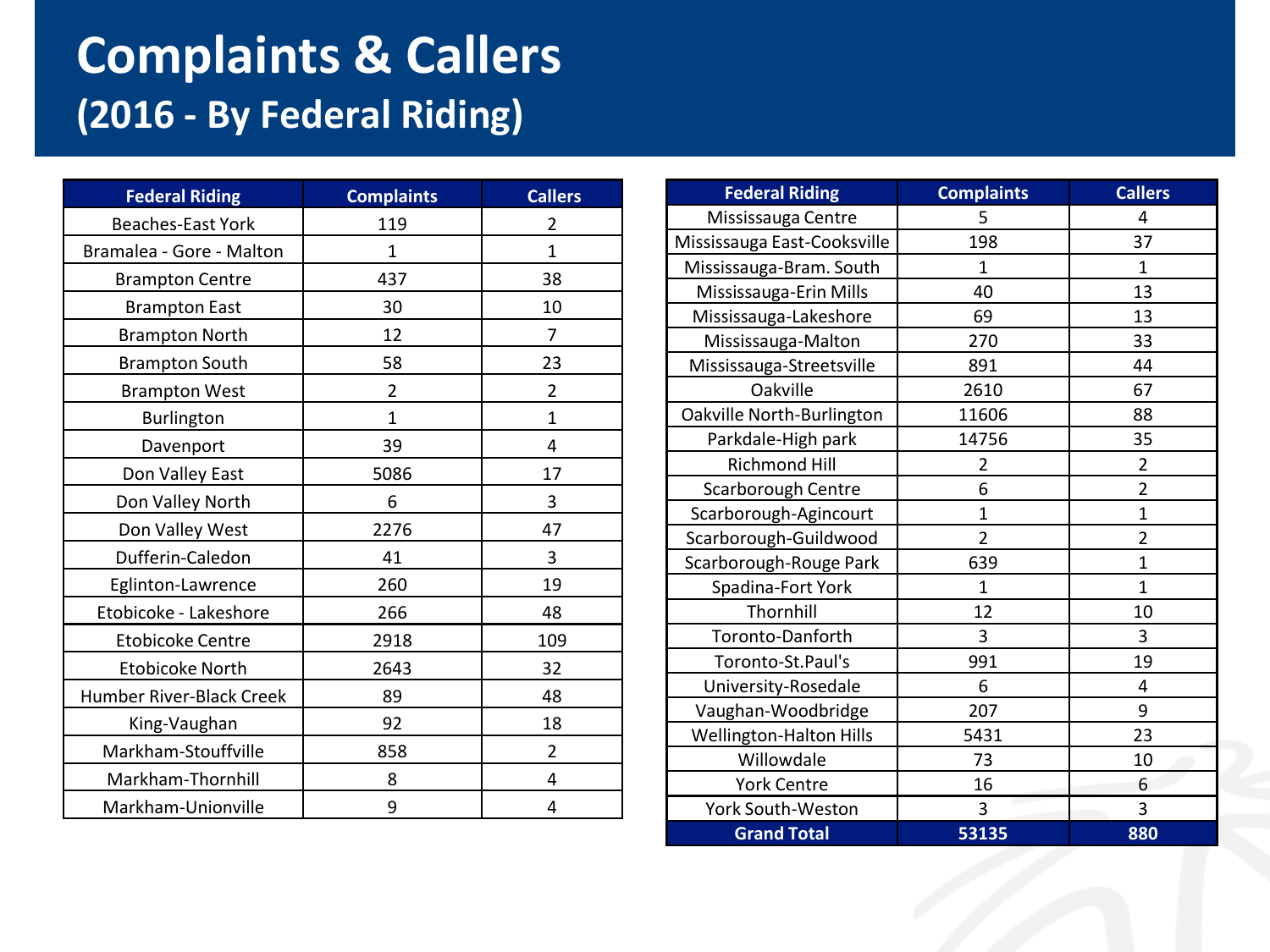# **2016 Complaints by Area**

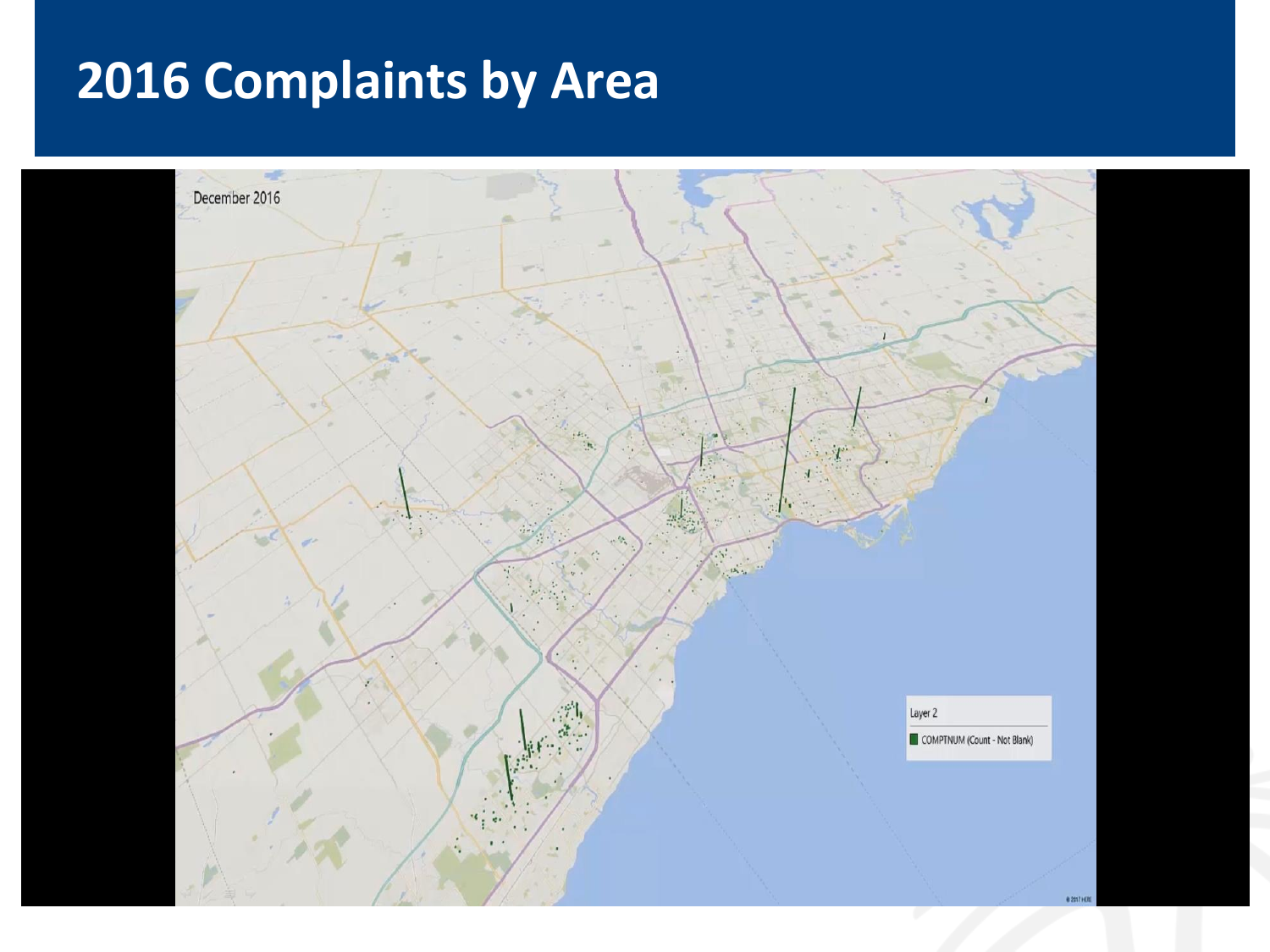### **Runway Movements & Complaints January to December 2016**

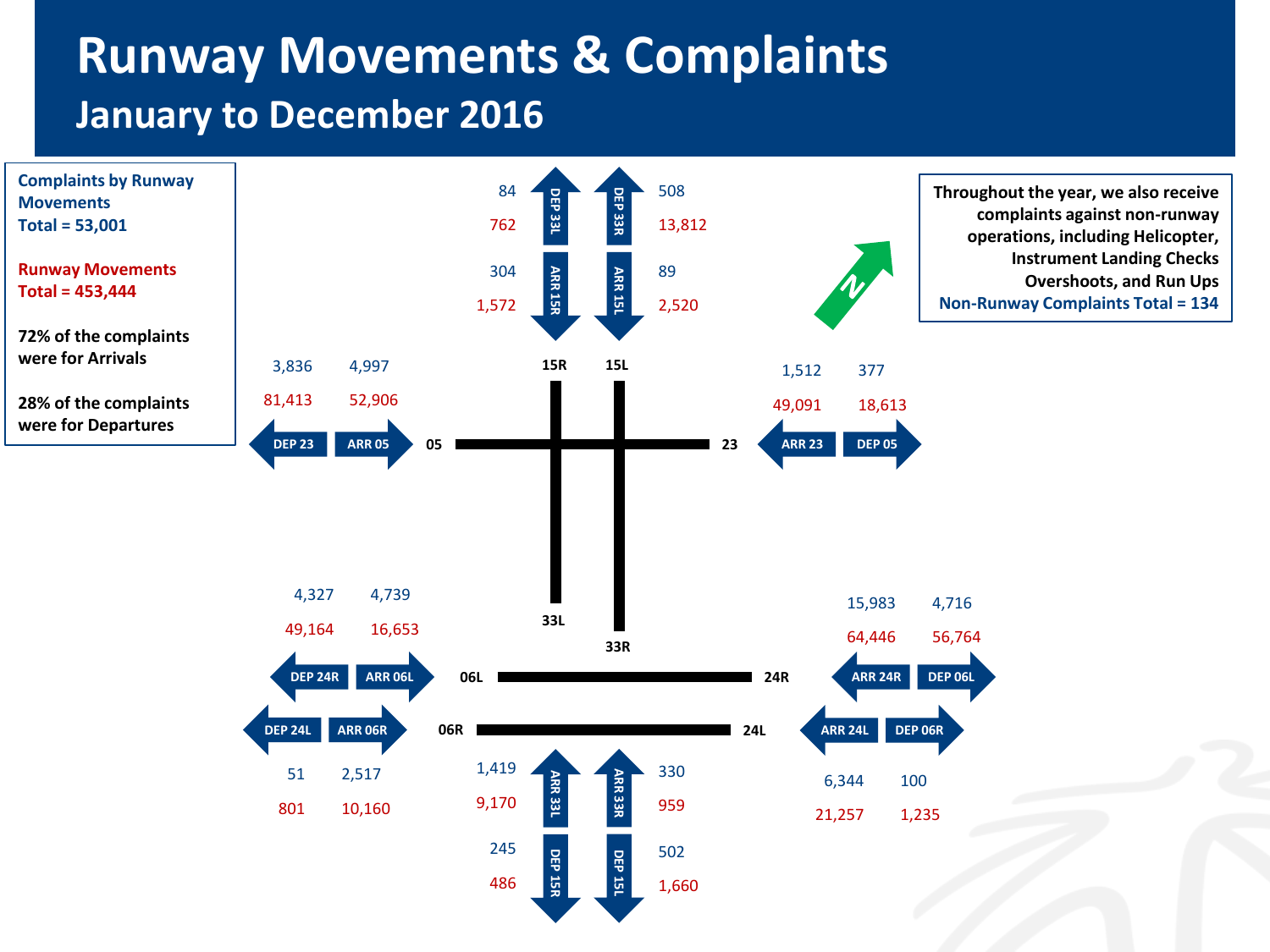### **Runway Movements & Complaints January to December 2016 Restricted Hours (00:30 – 06:29)**

**\* Report reflects runway movements – complaints for calendar year, not night flight budget year**

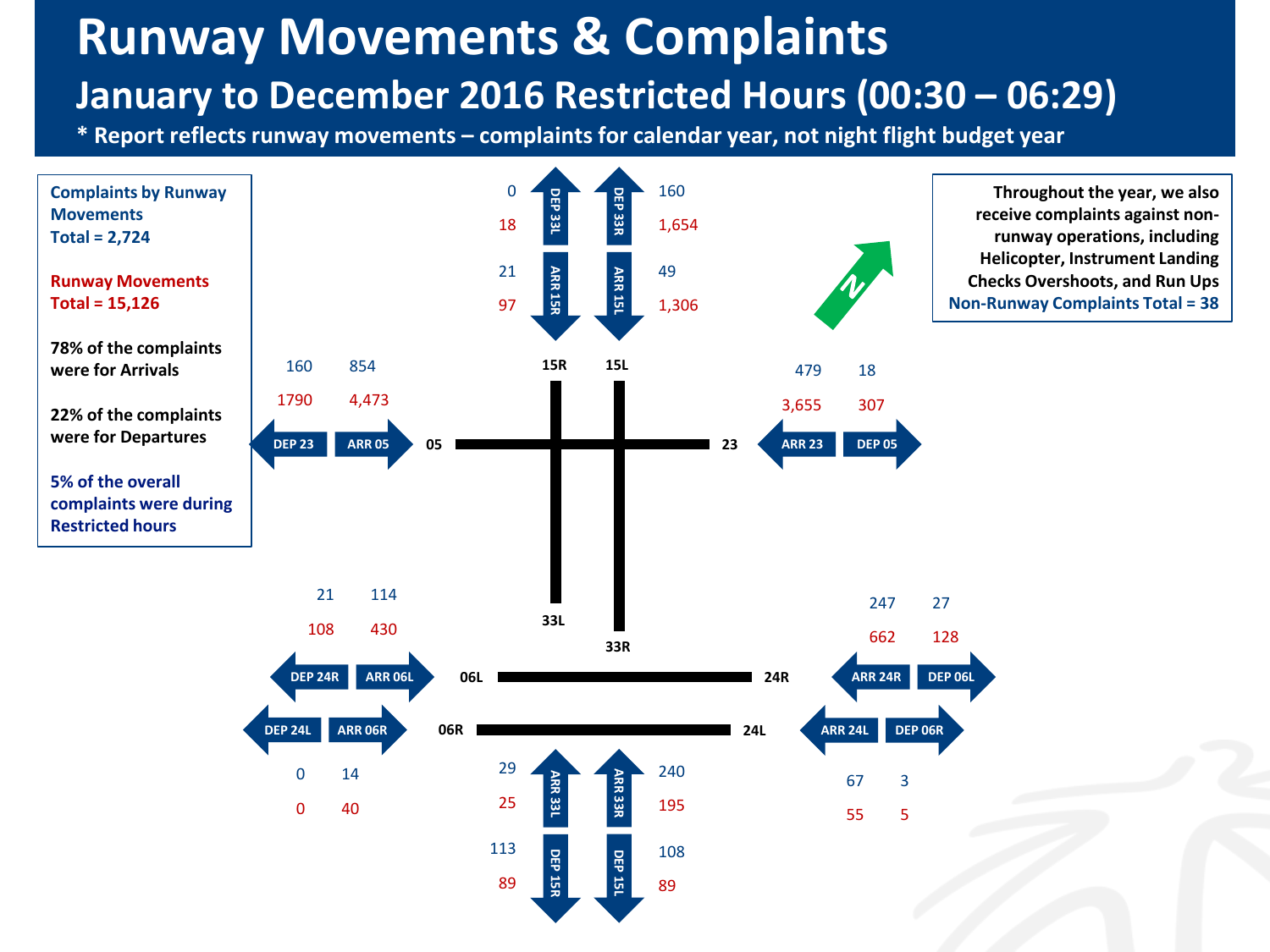# **2016 Enforcement Investigations**

#### **Noise Abatement Procedures**

- All arrival and departure operations are monitored for compliance with the Noise Abatement procedures using rules set in the Airport Noise and Operations System
- Listen to voice recordings between pilot and NAV CANADA for possible explanation ie. weather avoidance, safety

#### **Night Flight Restriction Program**

• All flights that operate during the Restricted Hours (12:30am-6:30am) are verified against night flight schedule and day of operations approvals

#### **Formal Investigation**

• When there is no evidence or reasonable explanation for non-compliance to the Night Flight Restriction Program or the Noise Abatement procedures, details are forwarded to Transport Canada for their investigation and potential enforcement action

| <b>Type</b>                                       | <b>GTAA Investigations</b> | <b>Sent to Transport Canada</b> |
|---------------------------------------------------|----------------------------|---------------------------------|
| <b>Night Flight</b><br><b>Restriction Program</b> | 127                        |                                 |
| <b>Noise Abatement</b><br><b>Procedures</b>       | 29                         |                                 |
| <b>Total</b>                                      | <b>156</b>                 |                                 |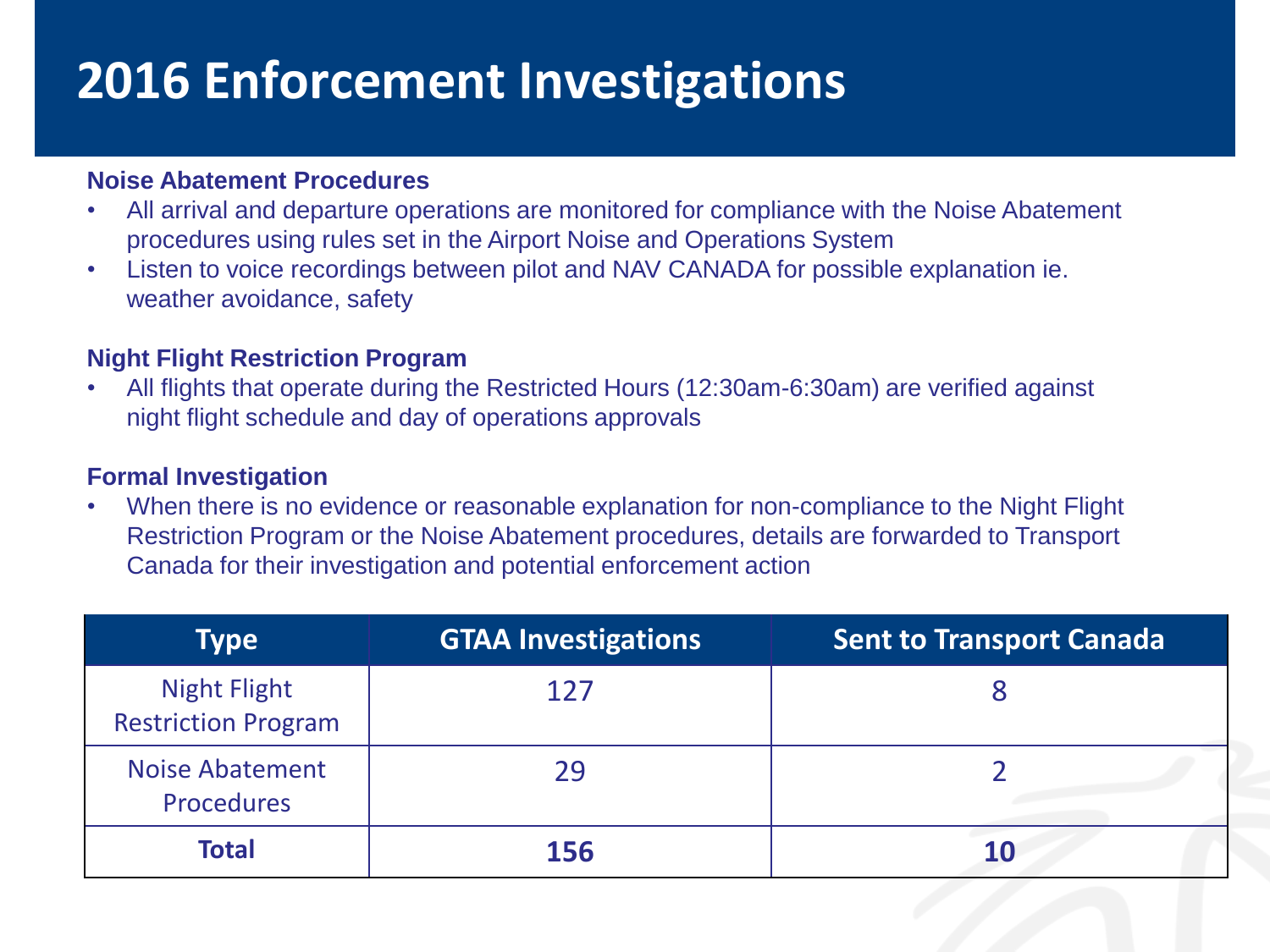### **Runway Movements & Complaints January to December 2016 – Preferential Hours (00:00 – 06:29)**